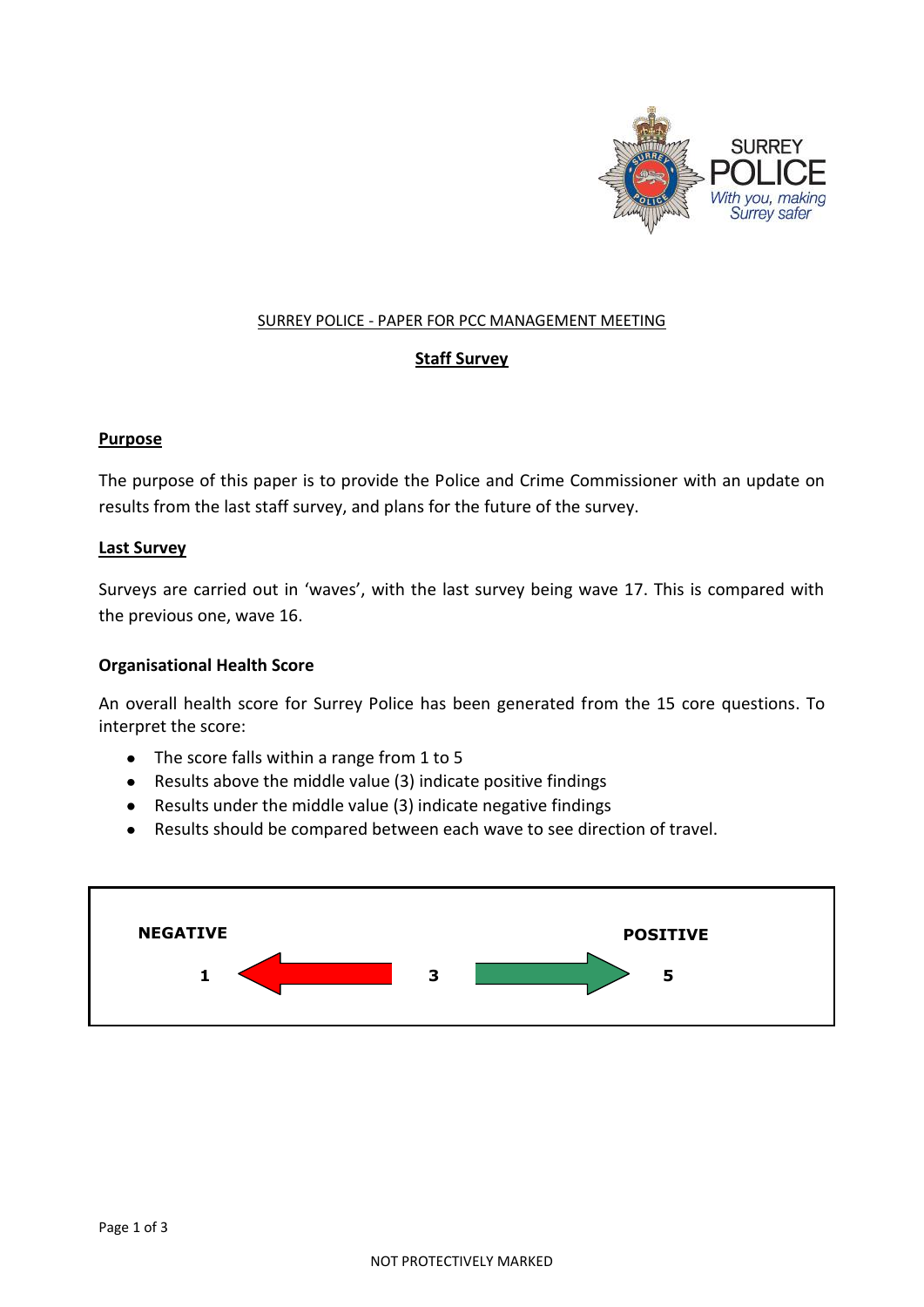# **Table 1: Health Scores – Force level**

|                              | Wave 16 | Wave 17 |
|------------------------------|---------|---------|
| <b>Overall health score</b>  | 3.49    | 3.49    |
| <b>Basic needs</b>           | 3.54    | 3.49    |
| Teamwork                     | 3.43    | 3.41    |
| Leadership                   | 3.62    | 3.66    |
| Development &<br>Progression | 3.37    | 3.37    |

Of note, all scores above indicate positive findings. Key points from the wave 17 survey are:

- The health score remains consistent with the result seen in wave 16 (Wave 16 and 17: 3.49 respectively).
- The leadership section is the only section to see an increase this wave (Wave 16: 3.62, Wave 17: 3.66), with each of the other sections decreasing. The largest decrease is seen for the basic needs section (Wave 16: 3.54, Wave 17: 3.49).
- When considering the health score by command, the highest result continues to be seen for Support Services (3.73) followed by DCC Command (3.80). The lowest health scores are seen for West division (3.33), East division (3.35) and Operations (3.39).
- Results continue to show a significant difference between staff and officers' health scores, with staff recording higher results when compared to officers (+0.17).
- When considering length of service, the highest health score continues to be seen for those having worked within the force for less than 6 months (4.02), however this group has also seen a large decrease in health score this wave (-0.10).
- The highest agreement rate of all 15 questions continues to be seen for 'my line manager treats me with respect' (80.7%) with eight out of ten respondents agreeing with this statement.
- The lowest agreement continues to be seen for 'senior managers communicate consistent messages', with only a third of respondents agreeing with this statement (33.9%).
- Out of the fifteen core questions significant differences between officers and staff were found for eleven questions. Of these, nine were significantly higher for staff and two significantly higher for officers.
- The largest and also significant difference between officers and staff continues to be seen for agreement that the organisation supports them in balancing their home and work life (Officers: 33.2%, Staff: 57.8% respectively).
- Officers have significantly higher agreement than staff for 'I am kept up-to-date by my line manager' (Officers: 68.4%, Staff: 60.0%) and 'My line manager encourages my development' (Officers: 63.6%, Staff: 58.9%).